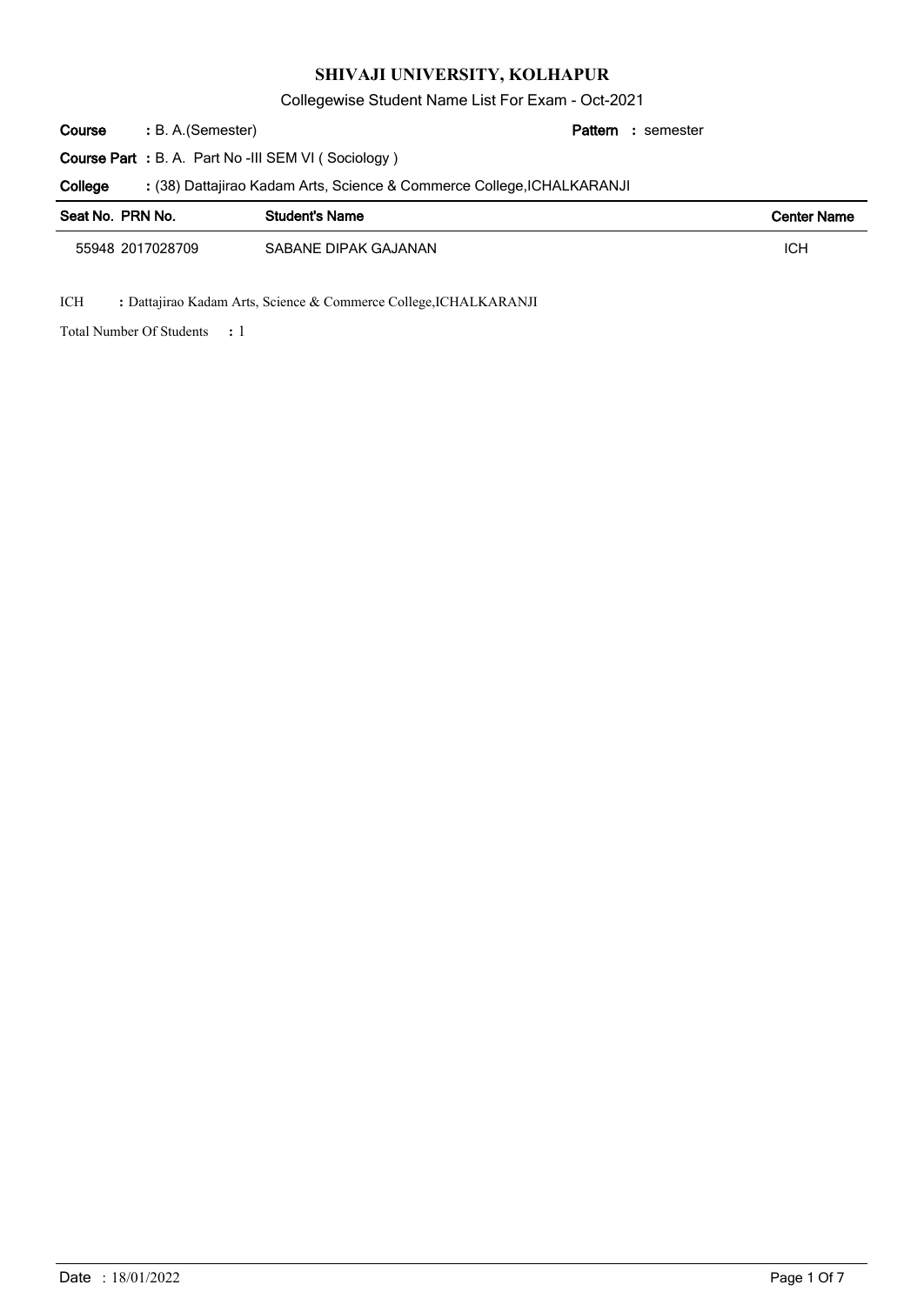Collegewise Student Name List For Exam - Oct-2021

semester **:** (38) Dattajirao Kadam Arts, Science & Commerce College,ICHALKARANJI **:** B. A.(Semester) **: Pattern** Course Part : B. A. Part No -III SEM VI ( Political Science ) **Course College**

| Seat No. PRN No. | <b>Student's Name</b>     | <b>Center Name</b> |
|------------------|---------------------------|--------------------|
| 55949 2017028889 | UPADHYE ABHISHEK JINENDRA |                    |

ICH **:** Dattajirao Kadam Arts, Science & Commerce College,ICHALKARANJI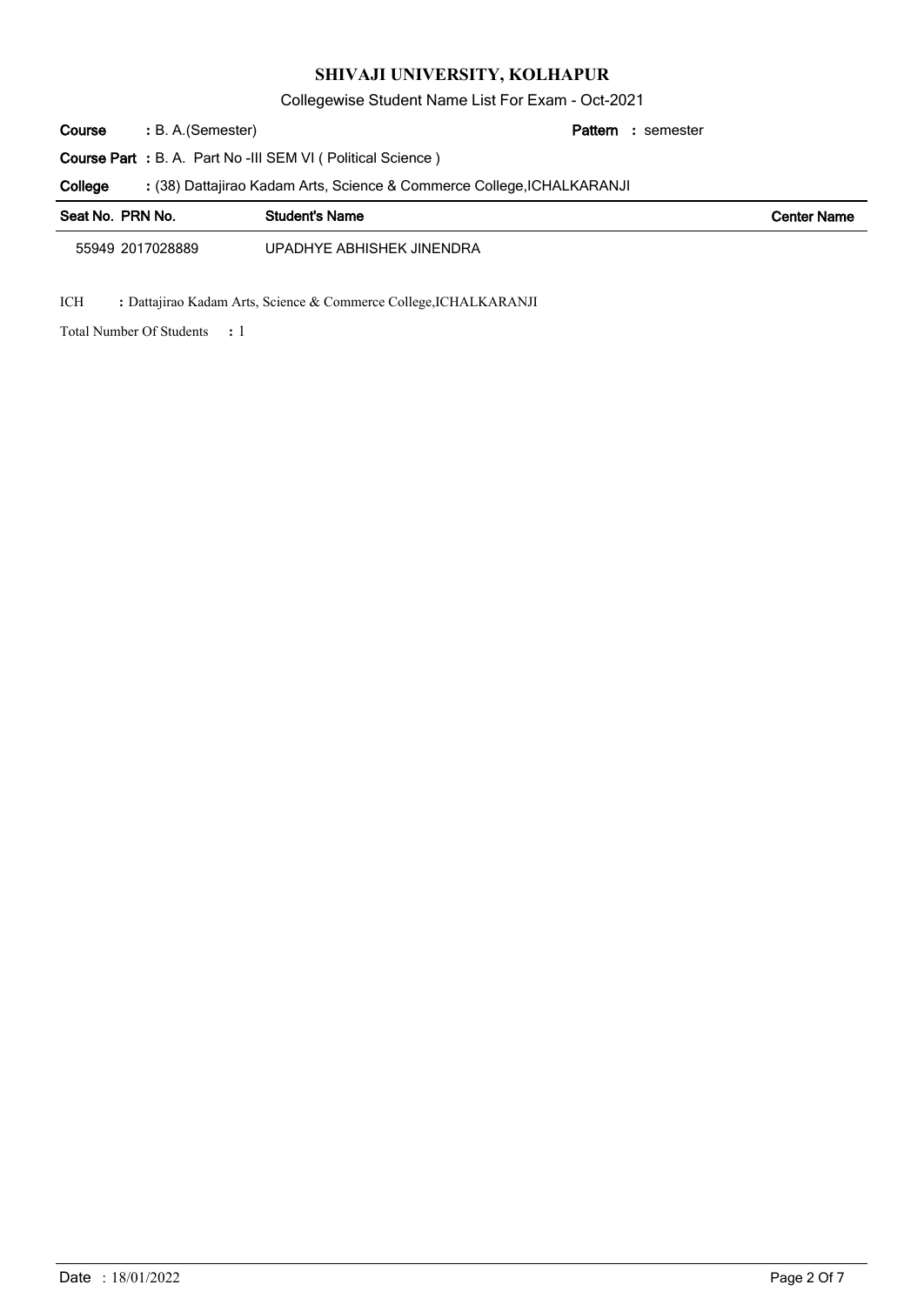Collegewise Student Name List For Exam - Oct-2021

B. A.(Semester) **: Pattern Course**

semester **:**

**Course Part** : B. A. Part No -III SEM VI (Marathi)

(38) Dattajirao Kadam Arts, Science & Commerce College,ICHALKARANJI **: College**

| Seat No. PRN No. |                  | <b>Student's Name</b>   | <b>Center Name</b> |
|------------------|------------------|-------------------------|--------------------|
|                  | 55950 2017028546 | * PATIL PRIYANKA BABASO |                    |
|                  | 55951 2017031528 | MALAGE GOUTAM RATAN     |                    |
|                  |                  |                         |                    |

ICH **:** Dattajirao Kadam Arts, Science & Commerce College,ICHALKARANJI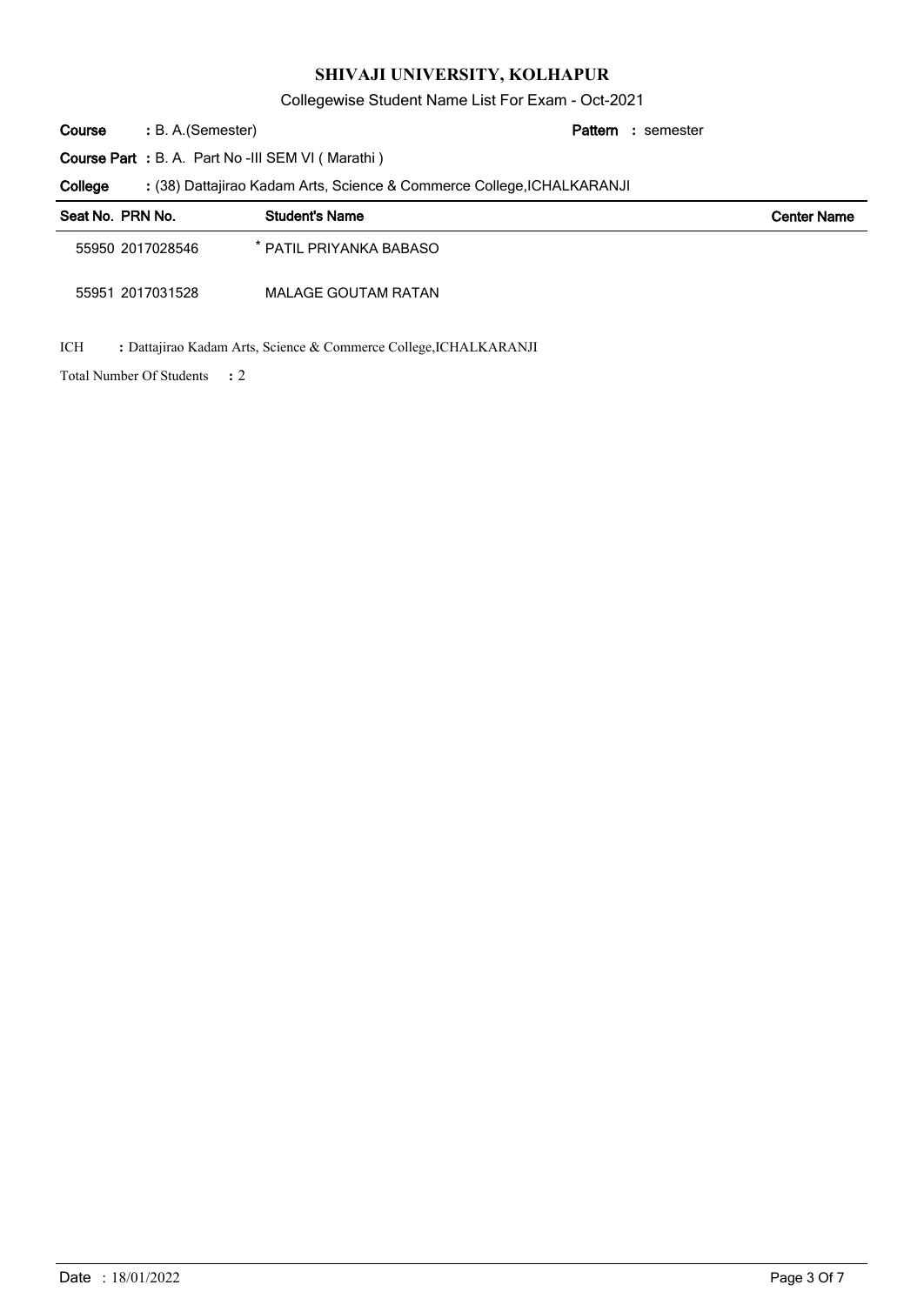Collegewise Student Name List For Exam - Oct-2021

B. A.(Semester) **: Pattern Course**

semester **:**

**Course Part** : B. A. Part No -III SEM VI ( History )

(38) Dattajirao Kadam Arts, Science & Commerce College,ICHALKARANJI **: College**

| Seat No. PRN No. |                        | <b>Student's Name</b>             | <b>Center Name</b> |
|------------------|------------------------|-----------------------------------|--------------------|
|                  | 55952 2013015500496912 | NIMANKAR AKSHAY RAJARAM<br>38 ICH |                    |
|                  | 55953 2017031513       | KAMBLE PRASHANT SATISH            |                    |
|                  | 55954 2017027233       | <b>BANDGE SANDESH VILAS</b>       |                    |

ICH **:** Dattajirao Kadam Arts, Science & Commerce College,ICHALKARANJI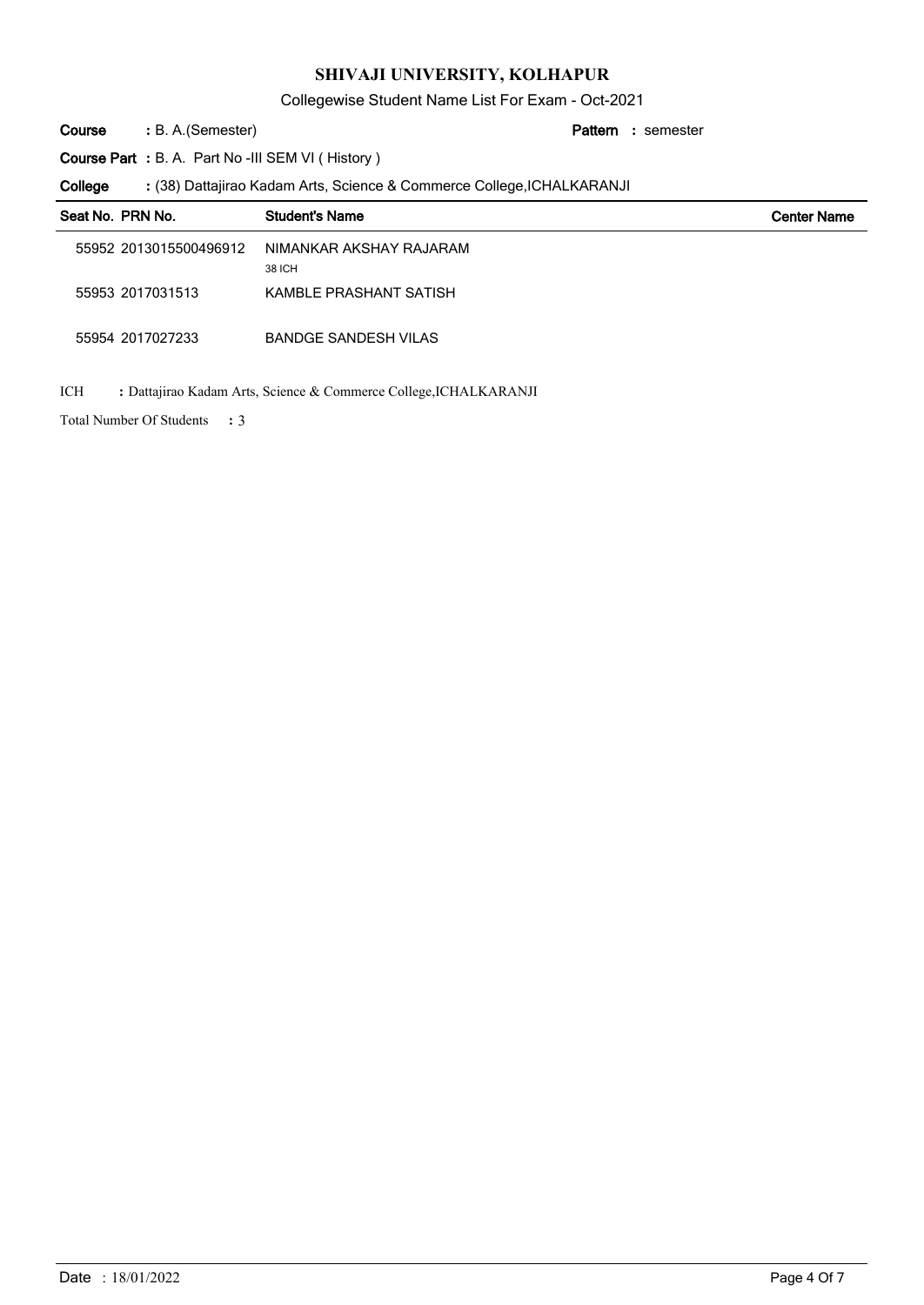Collegewise Student Name List For Exam - Oct-2021

B. A.(Semester) **: Pattern Course**

semester **:**

**Course Part :** B. A. Part No -III SEM VI ( Hindi )

(38) Dattajirao Kadam Arts, Science & Commerce College,ICHALKARANJI **: College**

| Seat No. PRN No. | <b>Student's Name</b> | <b>Center Name</b> |
|------------------|-----------------------|--------------------|
| 55955 2016023121 | ` PUJARI NANDA AMANNA |                    |

ICH **:** Dattajirao Kadam Arts, Science & Commerce College,ICHALKARANJI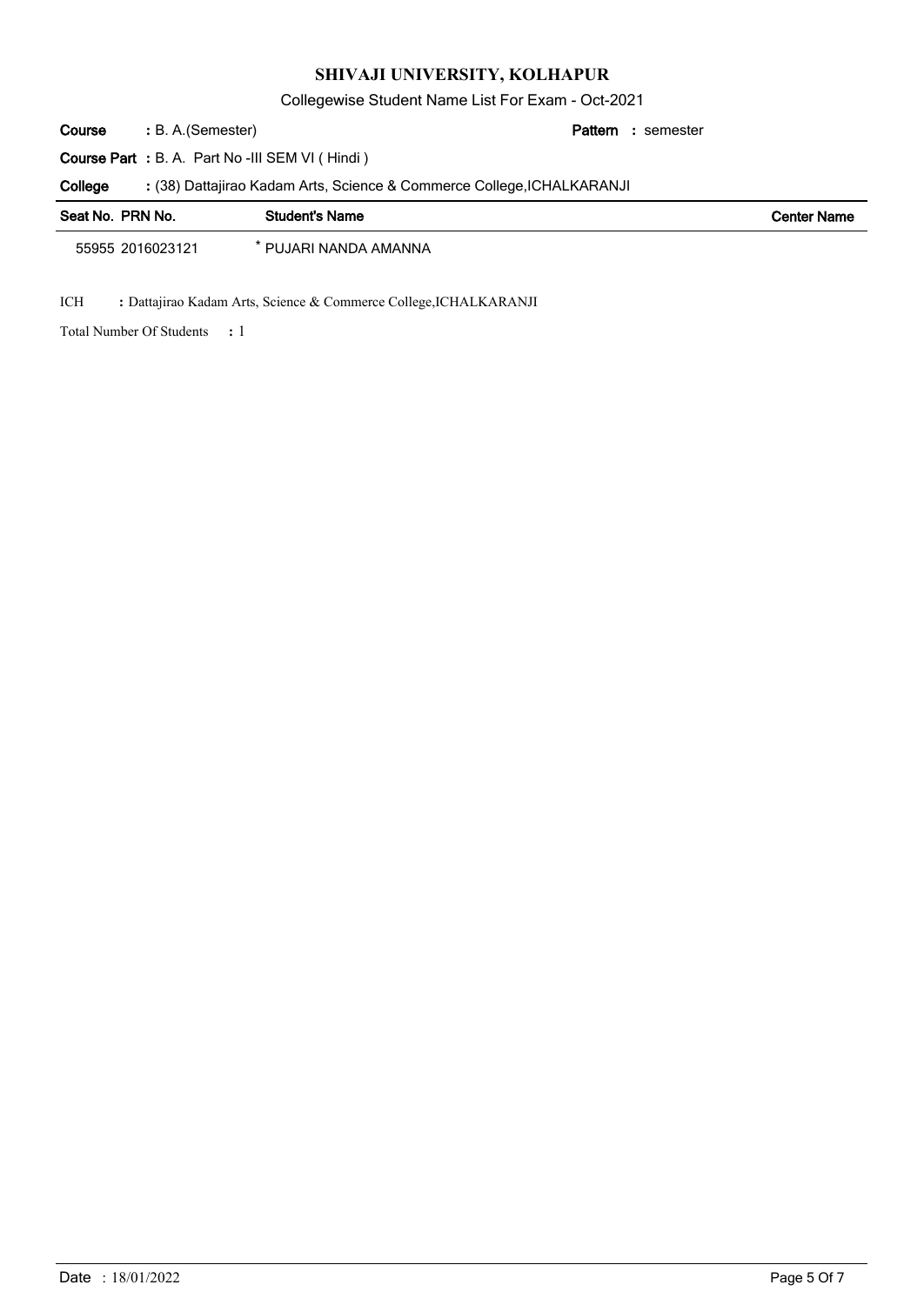Collegewise Student Name List For Exam - Oct-2021

B. A.(Semester) **: Pattern Course**

semester **:**

**Course Part** : B. A. Part No -III SEM VI (English)

(38) Dattajirao Kadam Arts, Science & Commerce College,ICHALKARANJI **: College**

| Seat No. PRN No. |                        | <b>Student's Name</b>                   | <b>Center Name</b> |
|------------------|------------------------|-----------------------------------------|--------------------|
|                  | 55956 2017018602       | * SINGH SAPANA ANUJ                     |                    |
|                  | 55957 2013015500496997 | <b>TARAL SWAPNIL SHRIRANG</b><br>38 ICH |                    |
|                  | 55958 2016027505       | * JADHAV ASHWINI SURESH                 |                    |

ICH **:** Dattajirao Kadam Arts, Science & Commerce College,ICHALKARANJI